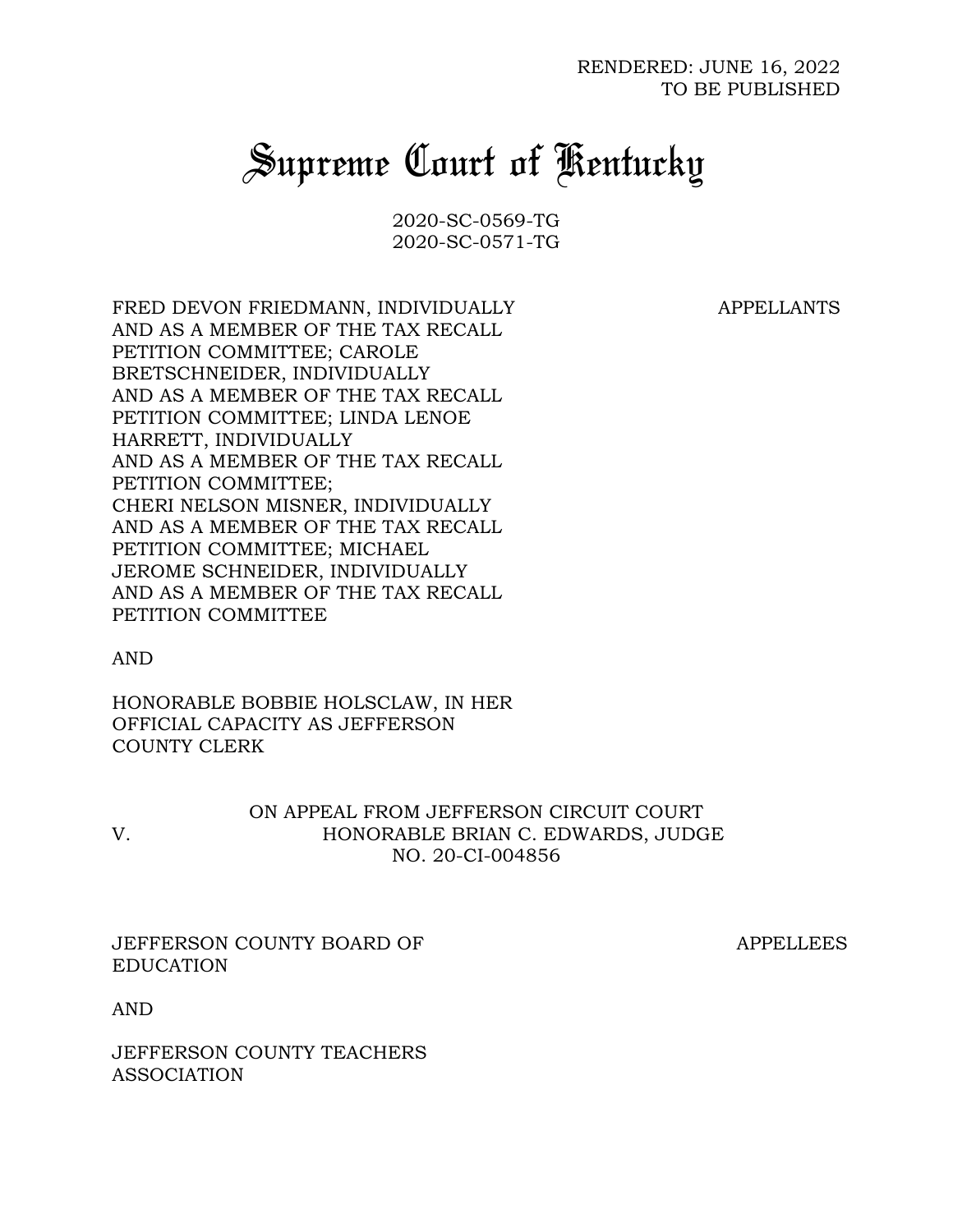## **OPINION OF THE COURT BY JUSTICE CONLEY**

#### **AFFIRMING**

This case is before the Court on appeal from the Jefferson Circuit Court's ruling prohibiting a vote tabulation regarding a school board tax recall based upon alleged violations of KRS<sup>1</sup> 132.017 and KRS Chapter 369. Additionally, the circuit court dismissed the counterclaim against Appellee, Jefferson County Board of Education (JCBE), concluding the JCBE did not violate KRS 133.185 or KRS 160.470(7) by providing notice of the impending tax increase. For the following reasons, the circuit court's judgment is affirmed.

## **I. Facts and Procedural Posture**

In 2018, the JCBE adopted a corrective action plan at the behest of the Kentucky Board of Education, arising from a determination by the latter that Jefferson County schools were inadequately funded. The Board of Education threatened a "takeover" of the schools if the JCBE did not address the lack of funding. A task force was commissioned to make recommendations and, following at least one of those recommendations, the JCBE adopted a tax increase from 73 to 80.6 cents per \$100 of assessed real and personal property. This tax was adopted on May 21, 2020.

Pursuant to statute though, this tax could not immediately go into effect. Instead, since a portion of the tax increase would exceed "more than four percent (4%) over the amount of revenue produced by the compensating tax

<sup>&</sup>lt;sup>1</sup> Kentucky Revised Statutes.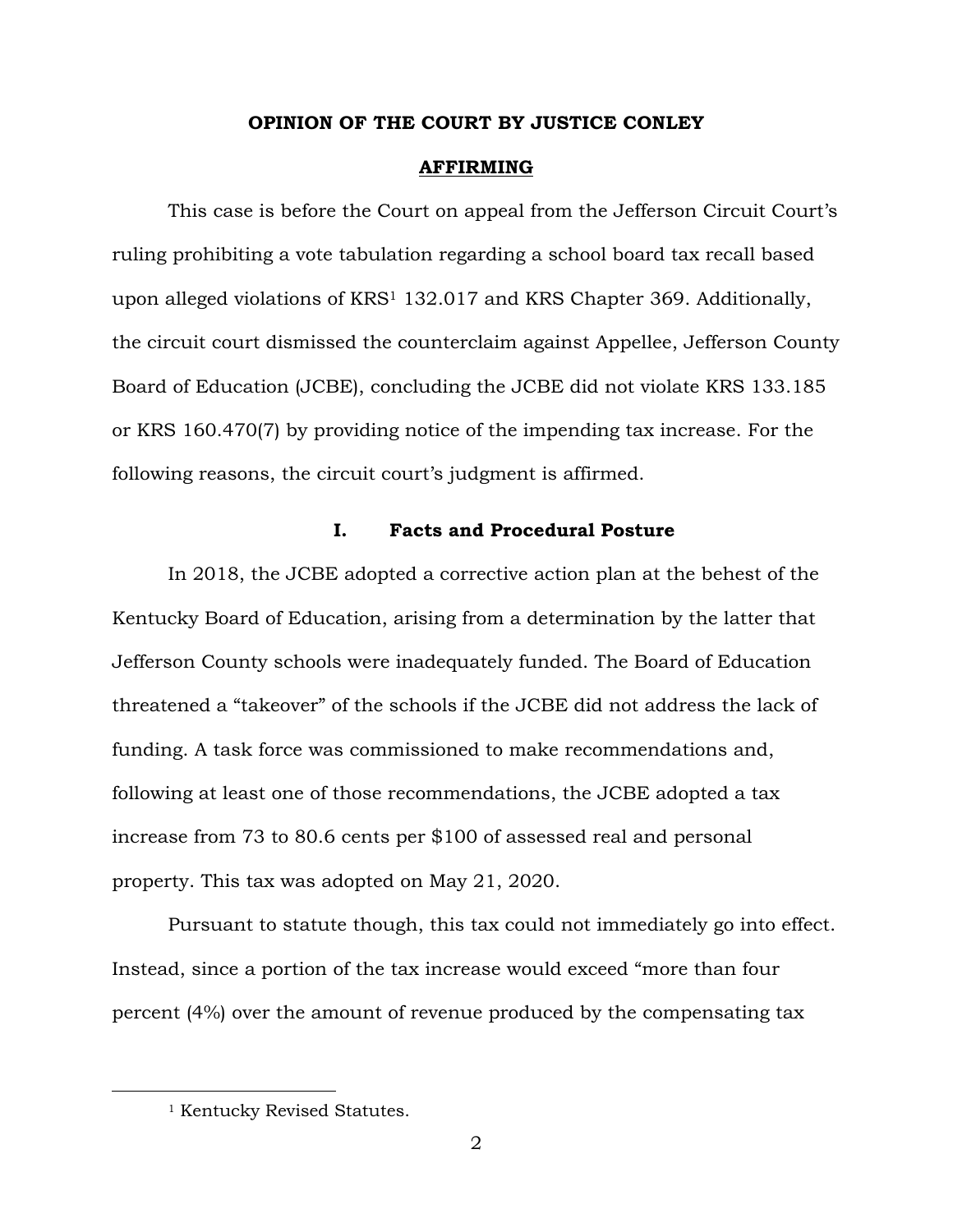rate, "that excess portion was subject to a recall petition.<sup>2</sup> A group of citizens did undertake to challenge the excess portion, forming the Tax Recall Petition Committee (Recall Committee). If the Recall Committee could attain a threshold number of signatures on a petition challenging the excess portion of the tax,<sup>3</sup> then a question to revoke the excess portion could be placed on the ballot and presented to the relevant portion of the voting public.<sup>4</sup> The Recall Committee filed an affidavit with the Jefferson County Clerk, Bobbie Holsclaw (County Clerk), on May 22, 2020. Its official members included five residents of the taxing jurisdictions of Jefferson County Public Schools. Its driving force though was Theresa Camoriano, who was listed as attorney for the Recall Committee, but who was not a resident of any affected tax jurisdiction and not a committee member.<sup>5</sup>

Camoriano described herself as the instigator and spearhead of the Recall Committee, testifying by deposition that "things had to be done, and I was instrumental in either doing them or helping get them done, [or] finding people to do them, that sort of thing." She was also the face of the Recall

<sup>2</sup> KRS 160.470(8)(a). The compensating tax rate is defined as

that rate which, rounded to the next higher one-tenth of one cent (\$0.001) per one hundred dollars (\$100) of assessed value and applied to the current year's assessment of the property subject to taxation by a taxing district, excluding new property and personal property, produces an amount of revenue approximately equal to that produced in the preceding year from real property.

KRS 132.010(6).

<sup>3</sup> KRS 132.017(2)(d)(6)(a)

<sup>4</sup> KRS 132.017(2)(g).

<sup>5</sup> She did testify to owning a rental company that owns property in an affected district.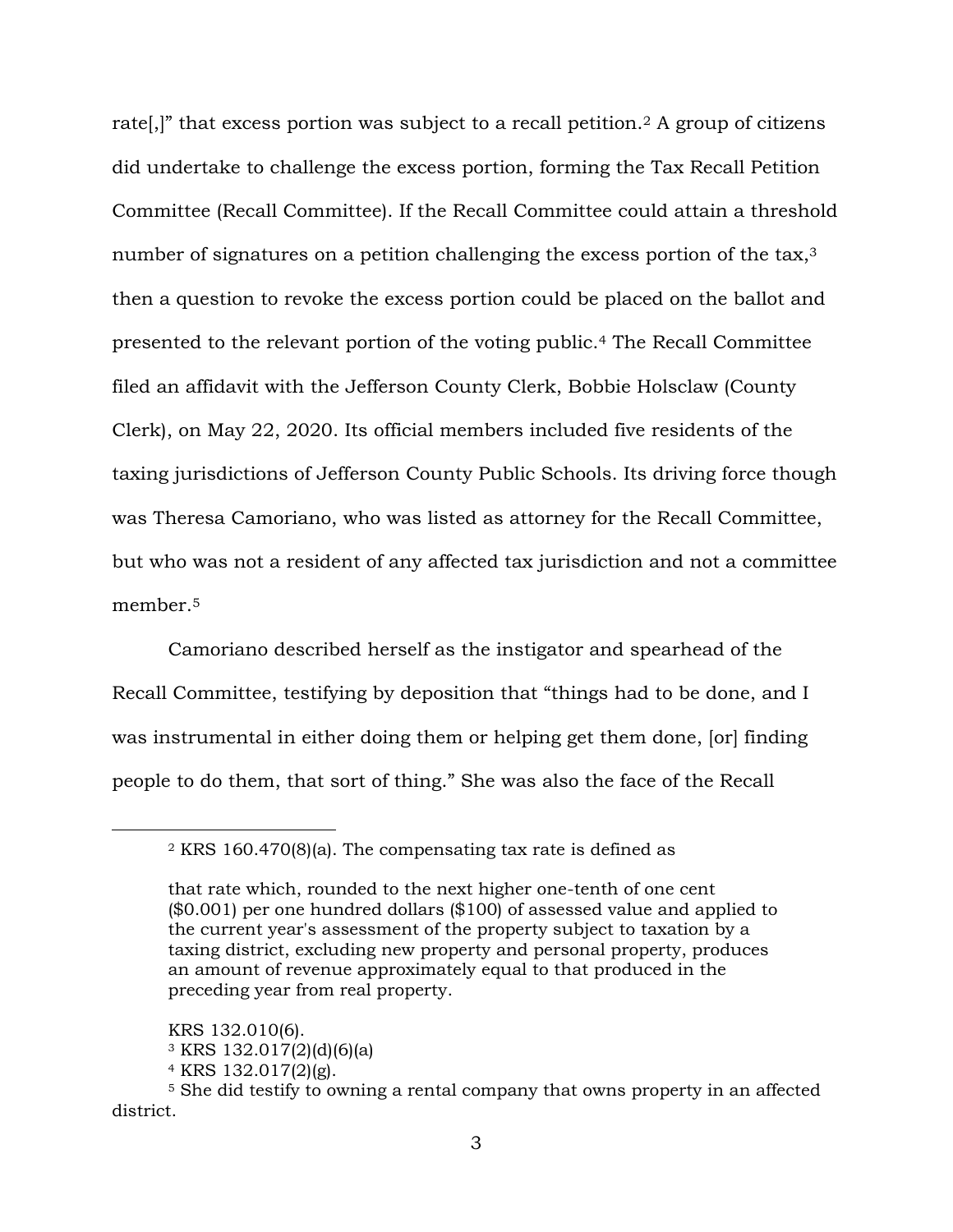Committee, conducting most of its public relations either through social media, holding a press conference, answering questions from journalists, or doing radio interviews. It was she who decided ultimately to submit the petition and its signatures to the County Clerk in a physical, paper format rather than electronically, despite the vast majority of signatures collected being submitted electronically. Finally, she and her daughters took upon themselves the task of sorting through the signatures to discover duplicates.

The decision to use electronic signatures resulted in the Recall Committee creating a petition page on its website, NoJCPStaxhike.com. Michael Schneider, a committee member, was tasked with creating the website though he did not create the petition page.<sup>6</sup> The website was set up using a company called HostGator for server space. There were only two basic security features, CodeGuard and SSH. CodeGuard provided monitoring services to alert Schneider should a third-party attempt to hack the website on the administrative side. SSH, or secure shell home page, encrypted the communication between users and the website. In other words, whenever a person visited the website and entered their information on the petition, SSH encrypted that communication as it was being conveyed across the internet to the website.

<sup>6</sup> Schneider, along with Camoriano, was designated by the Recall Committee as its authorized representative to testify on its behalf, so although his immediate responsibility was the website, his deposition testimony spanned numerous other issues.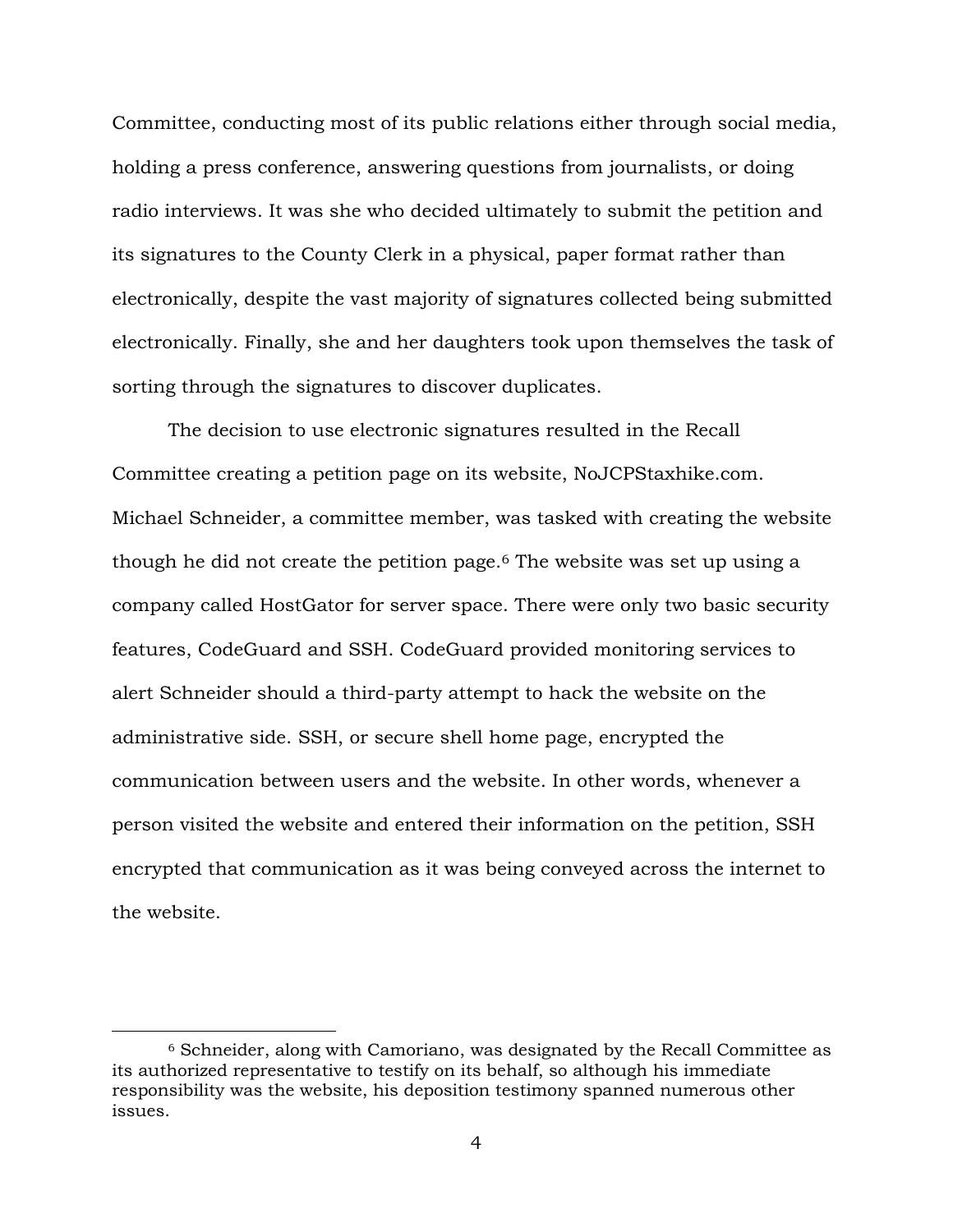The petition page was created by Sarah Durand. Per Schneider, Durand was directed by Camoriano as to what information should be required for signing the petition. This included name, birth date, address, and email address. Schneider stated a decision was made between he and Camoriano to not request social security numbers because of a belief people would be reluctant to give that information. Finally, Schneider testified that he would daily aggregate the petition signatures from the website and send them to Camoriano for evaluation in an Excel spreadsheet. He conceded there were no procedures given to Camoriano by the Recall Committee to evaluate signatures, that Carmoriano was just expected to use good judgment, and that Camoriano could edit the Excel spreadsheets after he sent them to her.

Per Camoriano, her evaluation of signatures was mainly to eliminate duplicates. The elimination process amounted to organizing spreadsheets by name and eliminating duplicates of names, addresses and birth dates. She testified to eliminating at least 7,000 duplicates this way. Additionally, she testified she and her daughters went through each signature that lacked a precinct number in order to provide a precinct number for that signature.<sup>7</sup> Using LOJIC<sup>8</sup> the three would alter street addresses in order to correlate an

<sup>7</sup> KRS 132.017(2)(d)(5) requires "[e]ach electronic and nonelectronic petition signature shall be followed by the printed name, street address, Social Security number, or birth month, and the name and number of the designated voting precinct of the person signing[.]"

<sup>8</sup> LOJIC is an information consortium serving Louisville and Jefferson County to maintain a geographic information system.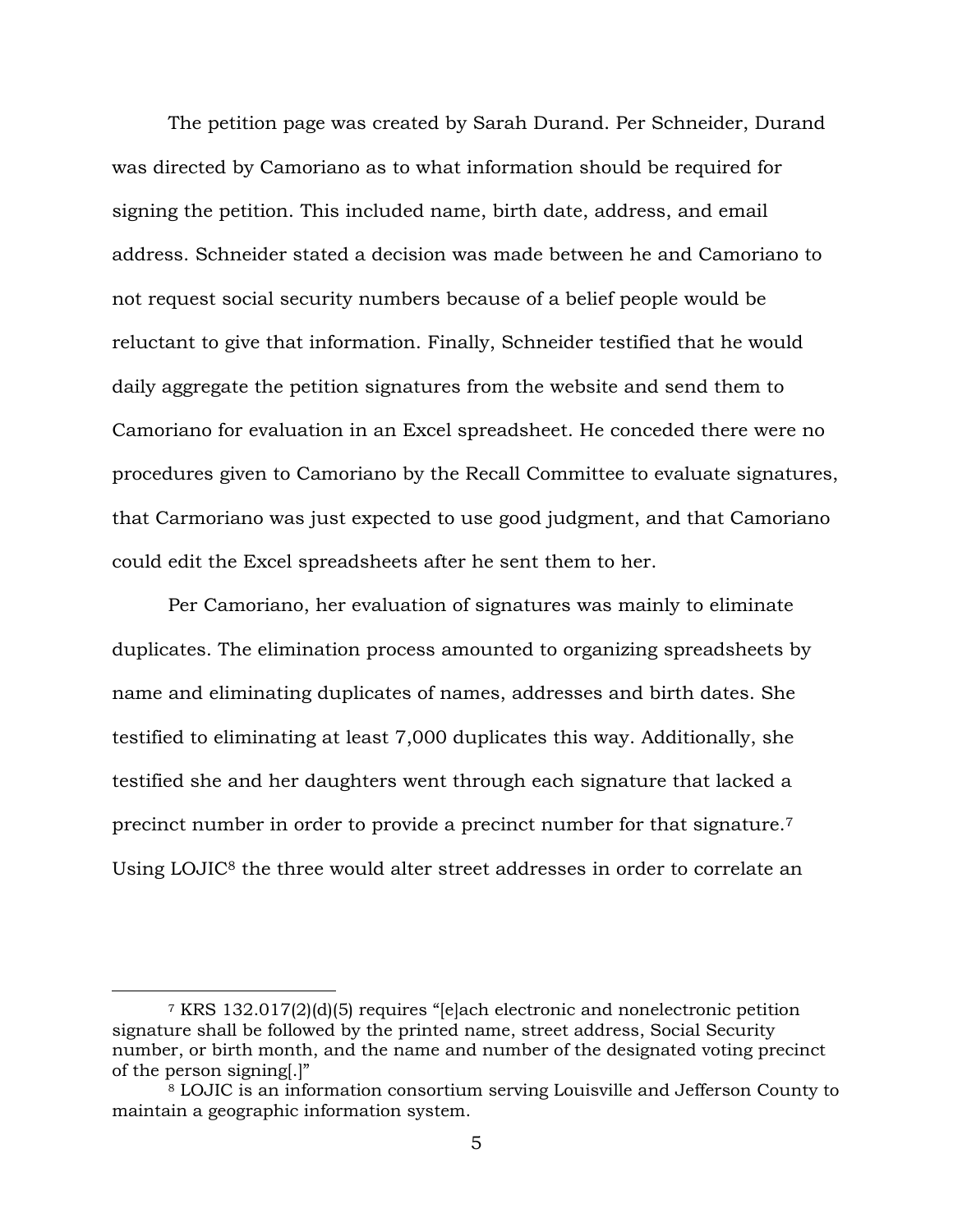address with its precinct number, e.g., abbreviating "street" to "st" or "drive" to " $\text{d}r$ ".

Camoriano also testified to accessing the state Republican party database to verify signatures. She conceded this database contained all the information required to be filled in by a signatory on the petition. Using this database, she testified to verifying signatures by street addresses. Although adamant she could not recall doing so, she did concede to a possibility of her altering addresses if a name and birth date were otherwise matched. She also conceded to altering at least 3,000 birth dates but insisting these were merely formatting edits and not substantive alterations. Nonetheless, she conceded to making "fewer than a couple hundred" entries where a birth date had been omitted by a purported signatory and, after checking with the Republican database, filling in their birth date. Indeed, Camoriano stated that she intended "to make sure that a person who signed wanted their signature to count . . . ." and upon that basis flatly admitted to making substantive alterations by filling in omitted information:

Well, we – well, we would have – we would have made sure that we had more than one data point. Like if I only had a name, no way was I going to add everything else, you know, I wouldn't have taken a bare name and added the rest of the data. I would have had to have had a number of pieces of information for that person to add any data for that person, and it would have had to match up with the – with the database that I saw, you know, with the entry that I saw.

Camoriano then testified that no purported signatory had ever given her permission to alter or correct their signature nor did she ever seek such permission from any individual. Instead, she presumed she had an implied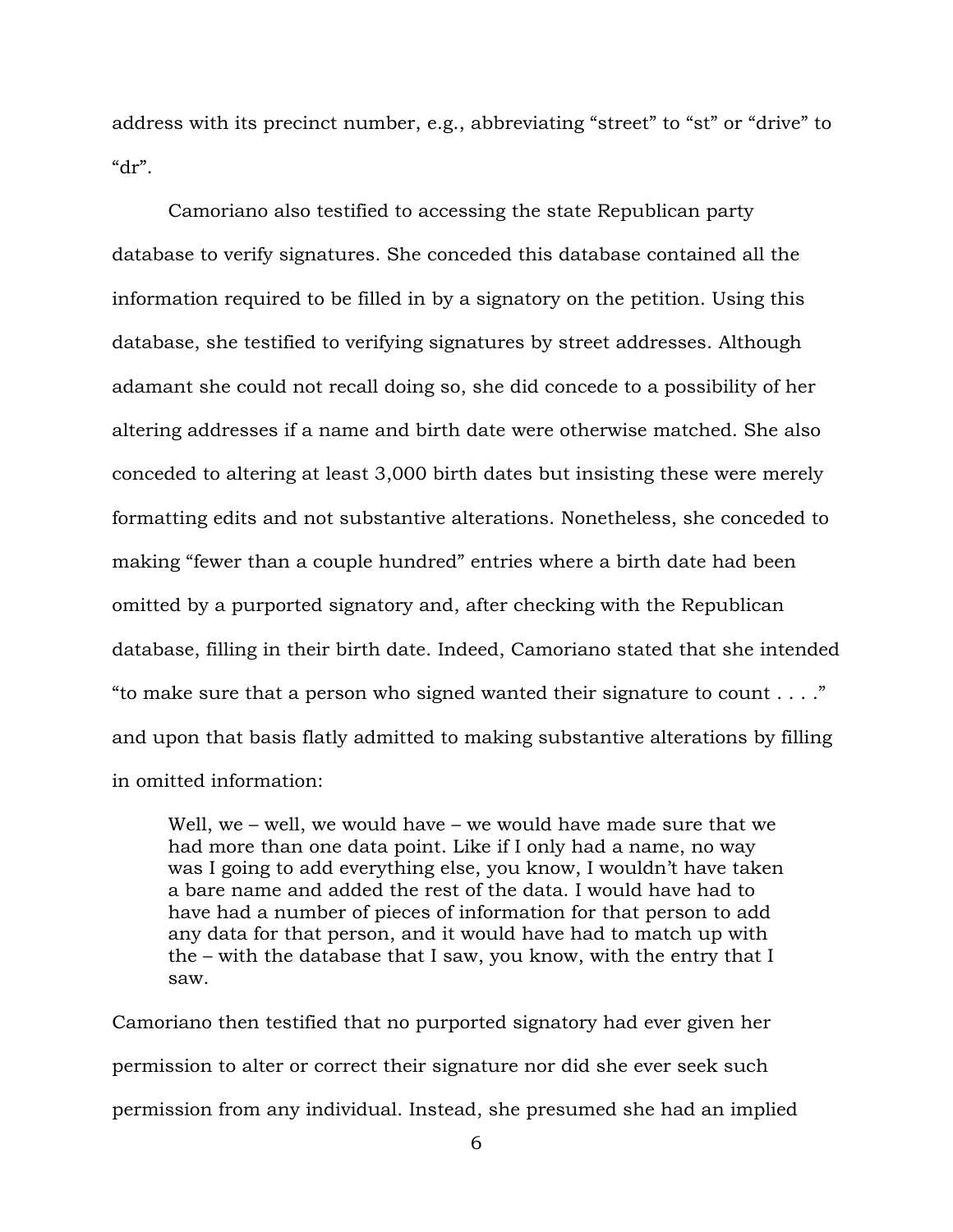permission. She stated the Recall Committee never specifically authorized her alterations or corrections—instead referring to an amorphous expectation of good judgment—and that she never conducted any legal research as to whether she had legal authority to make these alterations or signatures.

As for handwritten signatures, Camoriano admitted she would add "second addresses or something that we found . . ." but insisted she never deleted or "change[d] what the person had put on the – on their record." Immediately after stating this, however, she conceded an omitted birth date may have been added on some signatures. Camoriano then admitted to inserting surrogate signatures electronically, where people had contacted her requesting their names be put on the petition, and sometimes having to add information that they failed to give her. She again insisted these were only a handful and provided documentation of the requests. Finally, she conceded the County Clerk would have had no way to determine which signatures were altered by her and her daughters due to her submitting the electronic signatures in a paper format and refusing to hand over the underlying electronic data despite a request to do so by the County Clerk.

The County Clerk had requested the electronic data because the Recall Committee had, on July 10, 2020, submitted 40,320 signatures for certification on 1,149 pages of paper. The electronic data would have undoubtedly simplified review. Forced to undergo a physical evaluation of these signatures, the County Clerk assigned twenty of her deputies to review apportioned sections. One deputy, Maryellen Allen, was the "Election Center Co-Director"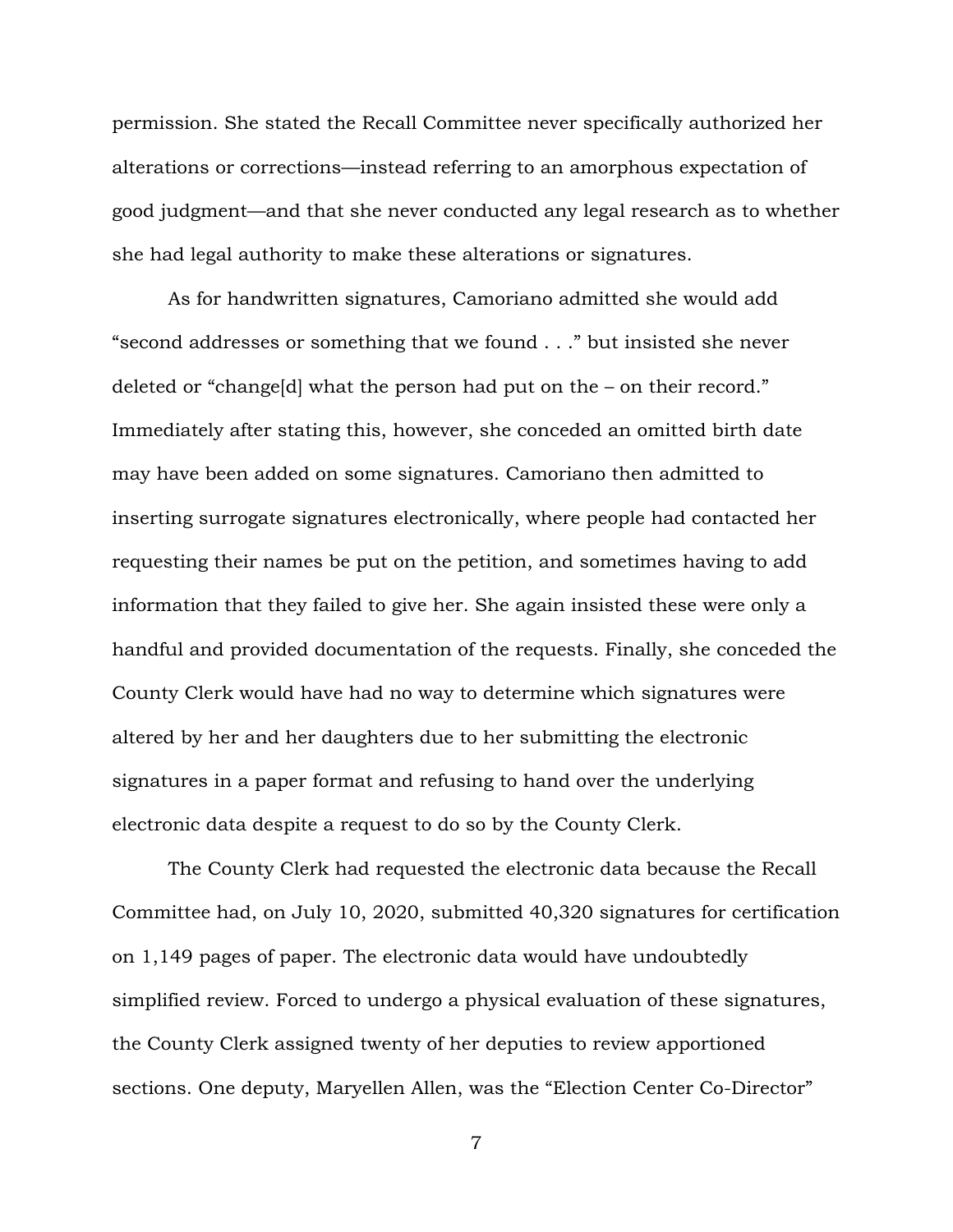and she testified there were no uniform, written standards for the review. Instead, the clerks were instructed to eliminate duplicate signatures and signatures of persons not registered in an affected taxing district on the day of the evaluation, referencing the County Clerk's own registration records or the statewide Voter Registration Database. Additionally, the County Clerk did not eliminate signatures that contained abbreviated names or nicknames, misspellings of names or addresses, or so-called errors in birth dates if the day or month was one off or inverted. The County Clerk relied on KRS 116.025(4) and KRS 116.085(3), as well as the case of *Petition Committee v. Board of Education of Johnson County*, <sup>9</sup> for the belief that she had discretion in determining which signatures were compliant with the recall petition statute and that substantial compliance was all that was necessary for a signature to be certified as valid. All parties agree the threshold for proceeding to a regular ballot was 35,517 signatures. On August 10, 2020, the County Clerk certified 38,507 signatures as valid; 36,131 containing no errors, 2,376 containing at least one error, and 1,813 invalid signatures.

The JCBE then filed suit in Jefferson Circuit Court, seeking review of the county clerk's certification pursuant to KRS 132.017(2)(i). The Recall Committee intervened and brought a counterclaim against the JCBE for failure to comply with KRS 133.185 and the notice requirements of KRS 160.470(7)(b). This was the first issue addressed by the lower court upon the Recall Committee's motion for summary judgment. Prior to the May 21, 2020, vote to

<sup>9</sup> 509 S.W.3d 58 (Ky. App. 2016).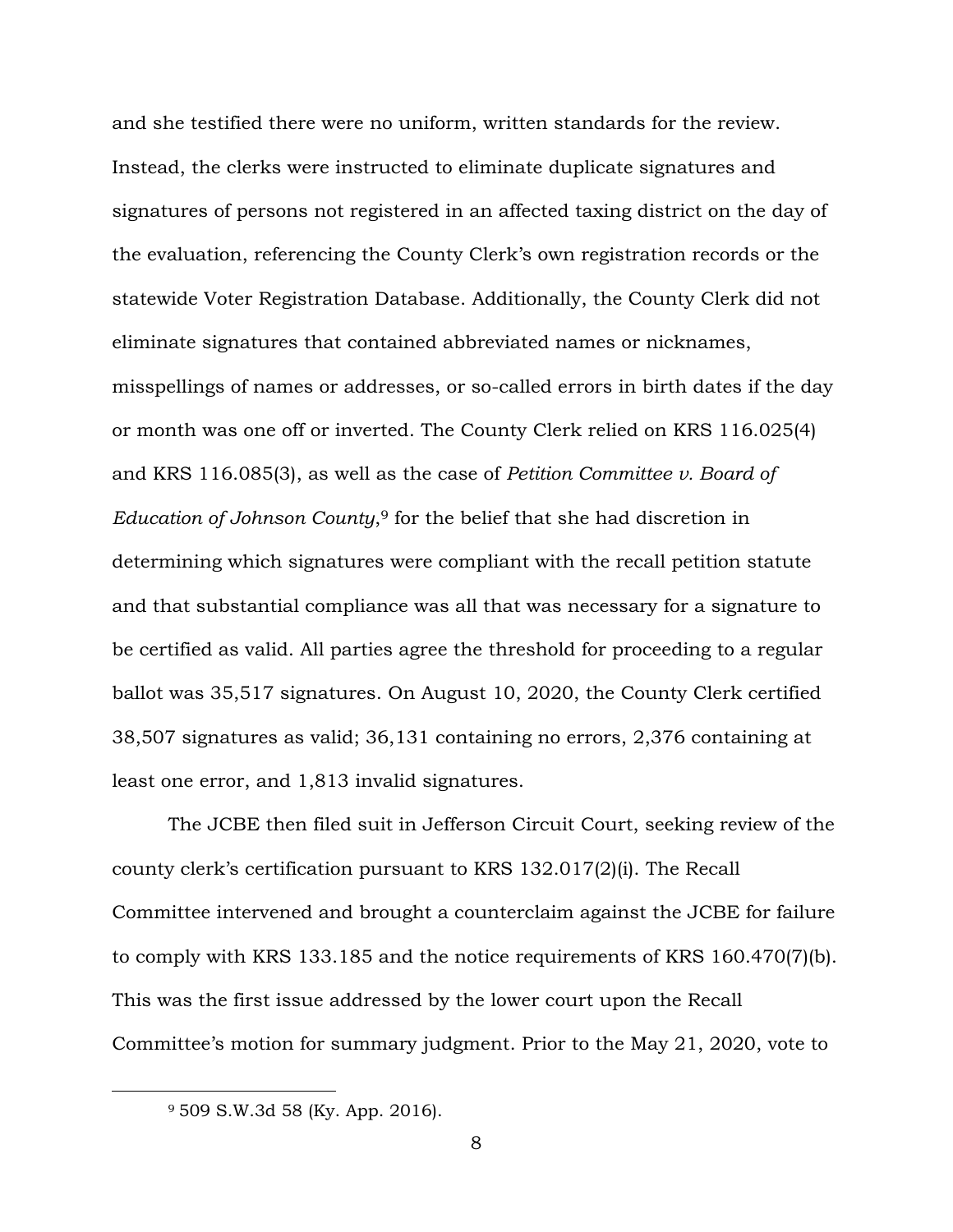approve the tax increase, two notices had been published in the *Louisville Courier-Journal* by the JCBE to announce the proposed tax increase as well as other information. The Appellants argue KRS 133.185 requires the Department of Revenue to certify county assessments thus, the JCBE could not publish the compensating general tax rate, revenue expected from it, or revenue expected from new personal and real property—all required by KRS 160.470(7)(b)—prior to certification. This certification did not occur until August 25, 2020. The Appellants further argue that the JCBE erroneously included the wrong tax rate for the 2019 year, thereby not complying with the statute.

The circuit court believed KRS 133.185 and the deadline requirements contained in KRS 132.017 created a practical conflict. Since waiting for the Department of Revenue for certification under the former statute would have precluded the recall vote from proceeding to a regular election ballot in 2020 under the latter statute, the task of applying the statutes harmoniously demanded a determination as to whether the JCBE substantially complied with KRS 133.185. The court found substantial compliance and denied the motion for summary judgment. Later, upon the same basis, the circuit court dismissed the counterclaim.

Finally, a bench trial was held between October 20-23, 2020, regarding the county clerk's certification. The JCBE retained James Sprigler as an expert to conduct an analysis of the signatures certified by the County Clerk. This included the 36,131 certified as without error, as well as a limited review of the 2,376 certified as valid but with error. Sprigler testified of the former category: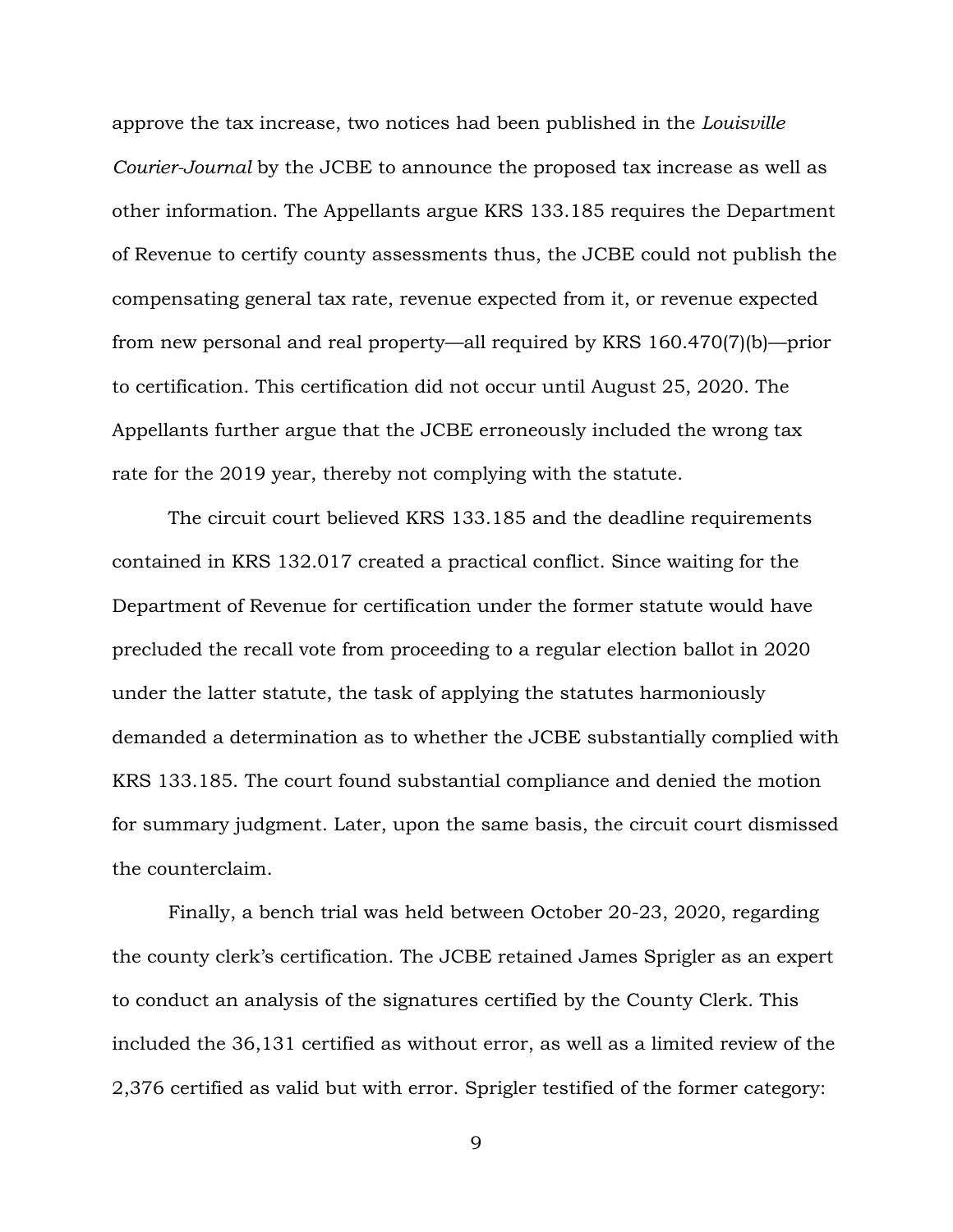843 were duplicates, 123 were signatures of a person with no record of being registered in a relevant taxing district, 1,035 had addresses listed on the petition that did not match their address in the County Clerk's registration records, 692 had an address or birth date that did not match the information in the County Clerk's registration records, 859 of the electronic signatures were altered after being submitted to the website but before being included on the petition turned over to the County Clerk, and 75 were handwritten signatures altered after the fact.<sup>10</sup> We must note the failure of the Recall Committee to turn over the original, unaltered electronic data to the County Clerk for purposes of certification is unjustifiable.

All told, had each of these signatures been excluded by the county clerk, only 33,196 signatures would have been valid. Of the 2,376 signatures deemed valid but with an error, Sprigler testified that at least 505 had been certified contrary to the county clerk's own professed standards because the birth date listed either did not merely have the month and day transposed or the birth date was off by more than a single digit.<sup>11</sup>

<sup>10</sup> Had the county clerk had the data she could have hired an expert to develop a program and identify these duplicates and erroneous entries in a matter of hours, days at most, with one person rather than the month and twenty deputy clerks it took to do a physical review. When recall petitions utilize electronic signatures that electronic data must be given to county clerks for purposes of certification.

<sup>&</sup>lt;sup>11</sup> The Appellants argue vigorously against this testimony about the 2,376 valid but with error signatures. We have reviewed the trial record and Mr. Sprigler did testify to this effect and the spreadsheet associated with the testimony was admitted into evidence without objection. Concededly, the trial court did not cite Mr. Sprigler's testimony when it struck those signatures but that is immaterial given our disposition on the matter below.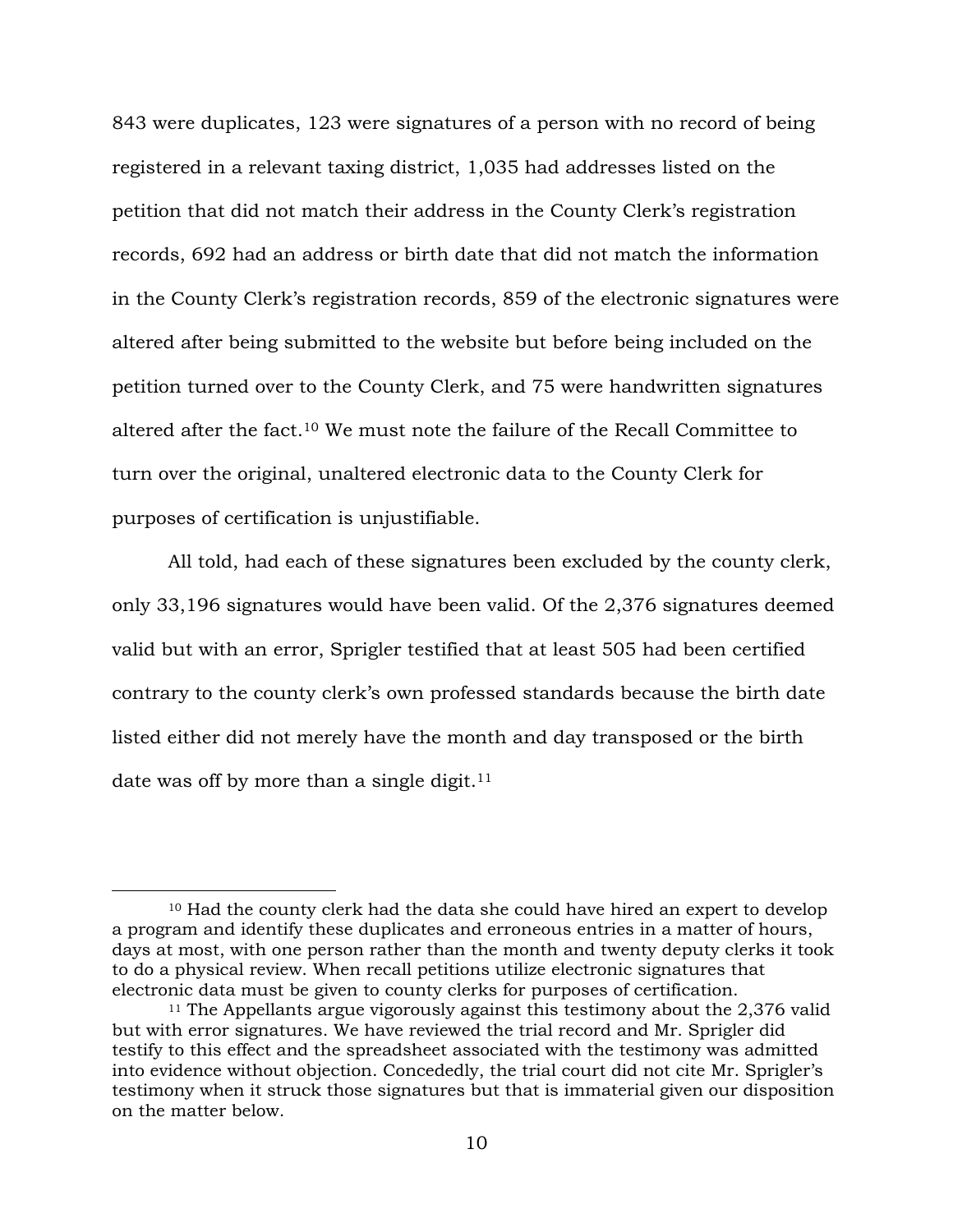The circuit court approved Sprigler as an expert witness and concluded "[n]o evidence was presented to indicate that either Mr. Sprigler's software program or the Clerk's voter registration records summary was flawed or inaccurate. The Court thus finds no reason to question the veracity of the data relied upon by Mr. Sprigler in furtherance of his review." Concluding as a matter of law that by listing certain signature requirements in KRS 132.017, the General Assembly expected those requirements to be met, the circuit court struck all 2,376 signatures certified as valid but with errors. Of the remaining, the circuit court struck 843 as duplicates; 123 for having no record of registration; and 934 for having been altered after being submitted to the Recall Committee but prior to being submitted to the county clerk.

The court also made clear that it believed certification was "impossible" even under a substantial compliance standard, noting particularly

deficiencies involving alleged misconduct and unauthorized altering of signature entries call into legitimate question the veracity of the entire petition. However, perhaps most concerning is the clear attempt of The [Recall] Committee to submit multiple entries for individual citizens. These are not insignificant concerns that can be ignored, and they should not have been.

Thus, the court then dismissed the Recall Committee's counterclaim and ordered "no further action" regarding the regular ballot votes for the tax recall. Because the County Clerk had certified the petition, the question was put on the regular ballot in anticipation of the certification being upheld. As a consequence, absentee and early voting had already been conducted to a limited extent and voters would see the question on the ballot on election day. The circuit court ordered that all votes on the matter should be retained but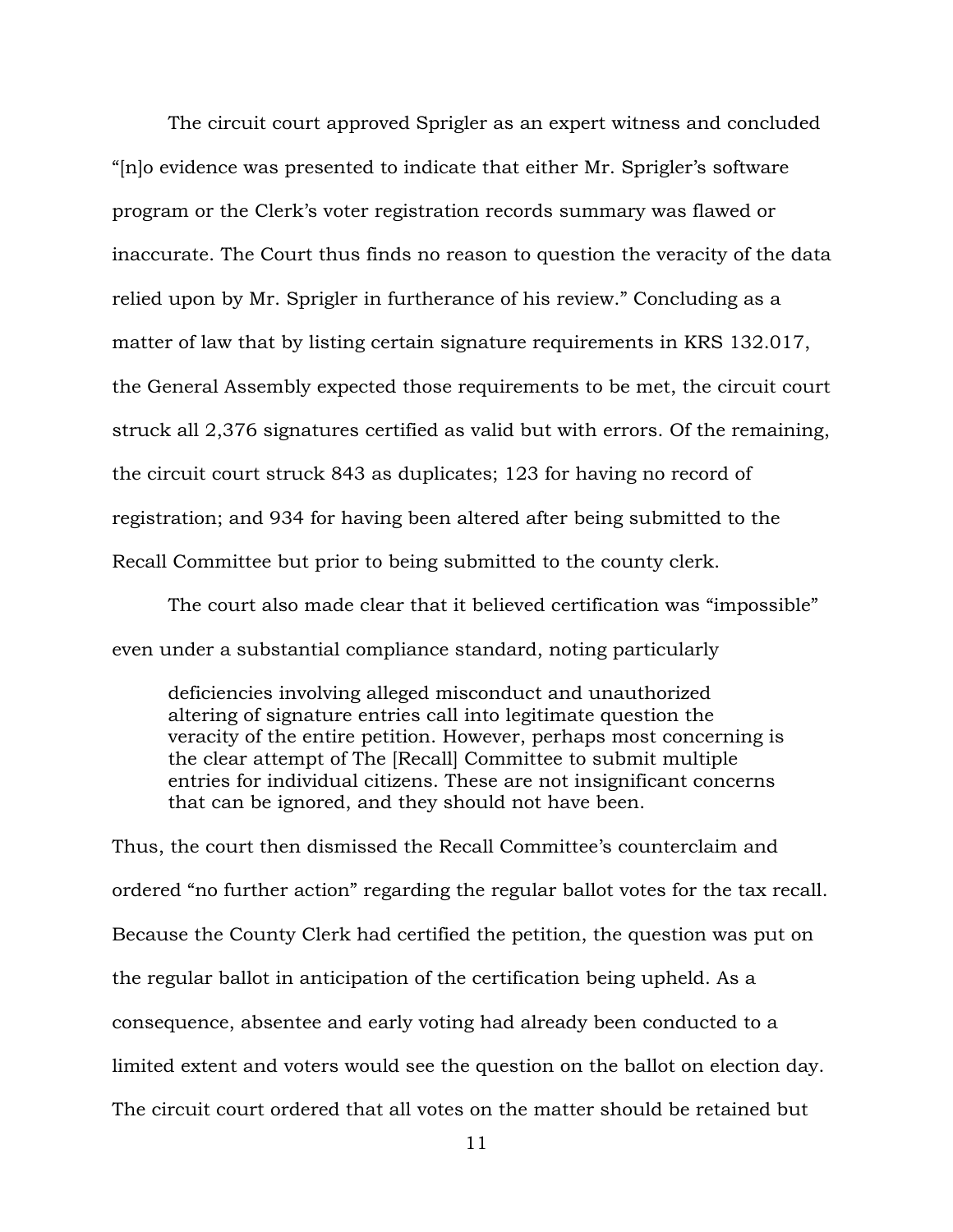not tabulated. The Recall Committee and County Clerk then appealed. We granted a motion to transfer the appeal from the Court of Appeals to address the novel issue of the Uniform Electronic Transactions Act<sup>12</sup> (UETA) in the context of elections and ballot access, as well as to clarify the statutory standards involved.

We now address the merits of the appeal.

# **II. Standard of Review**

Interpretation of a statute is a question of law thus, reviewed *de novo*. 13 When multiple statutes are at issue, they "are considered to be *in pari materia* when they relate to the same matter with an apparent or actual conflict in some or all of their provisions."<sup>14</sup> "The doctrine is especially applicable to acts passed at the same session of the Legislature, and it is frequently said in the opinions that the acts should be construed together, so as to harmonize and effectuate the purpose of the Legislature in the enactment of both."<sup>15</sup> Where the plain or literal language of a statute leads to a ridiculous or absurd result, we are free to ignore it.<sup>16</sup> "[W]hen the intention of the Legislature is obvious, but the language used, if given its literal meaning, will defeat the intention, the real purpose of the Legislature should be allowed to prevail over the literal import of the words."<sup>17</sup>

<sup>12</sup> KRS 369.101 – 369.120

<sup>13</sup> *Daviess Cnty. Pub. Libr. Taxing Dist. v. Boswell,* 185 S.W.3d 651, 656 (Ky. App. 2005).

<sup>14</sup> *Dunlap v. Littell*, 255 S.W. 280, 282 (Ky. 1923).

<sup>15</sup> *Id.*

<sup>16</sup> *Revenue Cabinet v. O'Daniel*, 153 S.W.3d 815, 819 (Ky. 2005).

<sup>17</sup> *Hopkins v. Dickens*, 222 S.W. 101, 104 (Ky. 1920).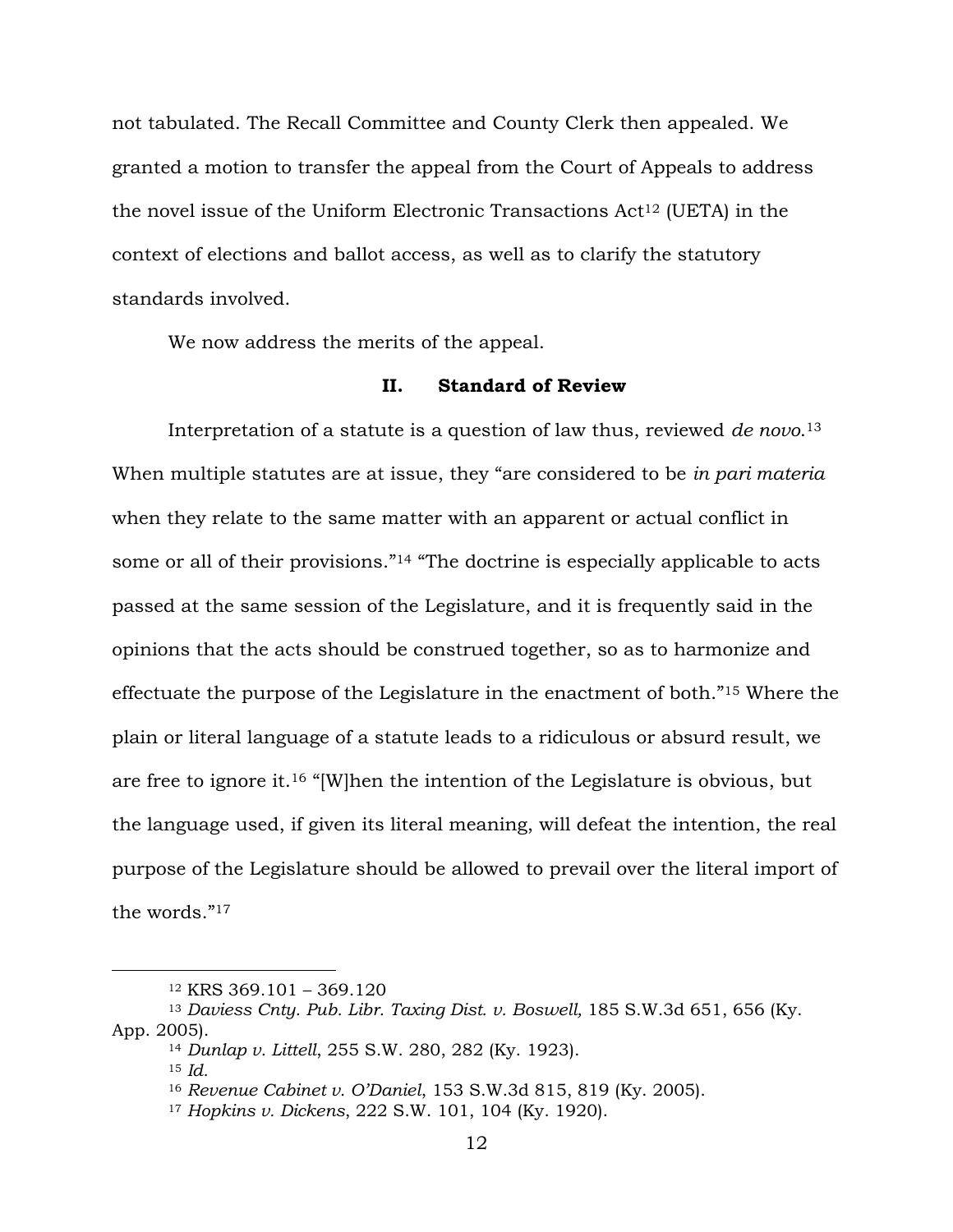#### **III. Analysis**

#### **A. The UETA, Tax Recall Petition Statute, and Applicable Case Law**

The digitalization of social life in recent years presents a daunting challenge to society. Its effects on the law may be comparatively slow but are otherwise limited seemingly only by lack of imagination. Legislatures, courts, and citizens themselves must, in navigating the digital frontier, strive to avoid the outcome whereby individual rights, possessed because of our humanity and membership in political society, become the rights only of technologicallysavvy individuals. Equally important is to prevent those who possess the means and ability to do so, from manipulating the laws via technology for their benefit, however sincere or noble, to the detriment of the regular and equal enforcement of the law.

One of the early steps taken by the General Assembly to address developments presented by the advent of digital technology was the Uniform Electronic Transactions Act.<sup>18</sup> It applies "to any electronic record or electronic signature created, generated, sent, communicated, received, or stored on or after August 1, 2000."<sup>19</sup> It formalized the legal status of electronic signatures stating, "An electronic record or electronic signature is attributable to a person if it was the act of the person."<sup>20</sup> Courts are commanded to construe the UETA in a manner that would "facilitate electronic transactions consistent with other applicable law[.]"<sup>21</sup> Moreover, tax recall petitions are commanded to conform to

<sup>18</sup> KRS 369.101 – 369.120

<sup>19</sup> KRS 369.104.

<sup>20</sup> KRS 369.109.

<sup>21</sup> KRS 369.106(1).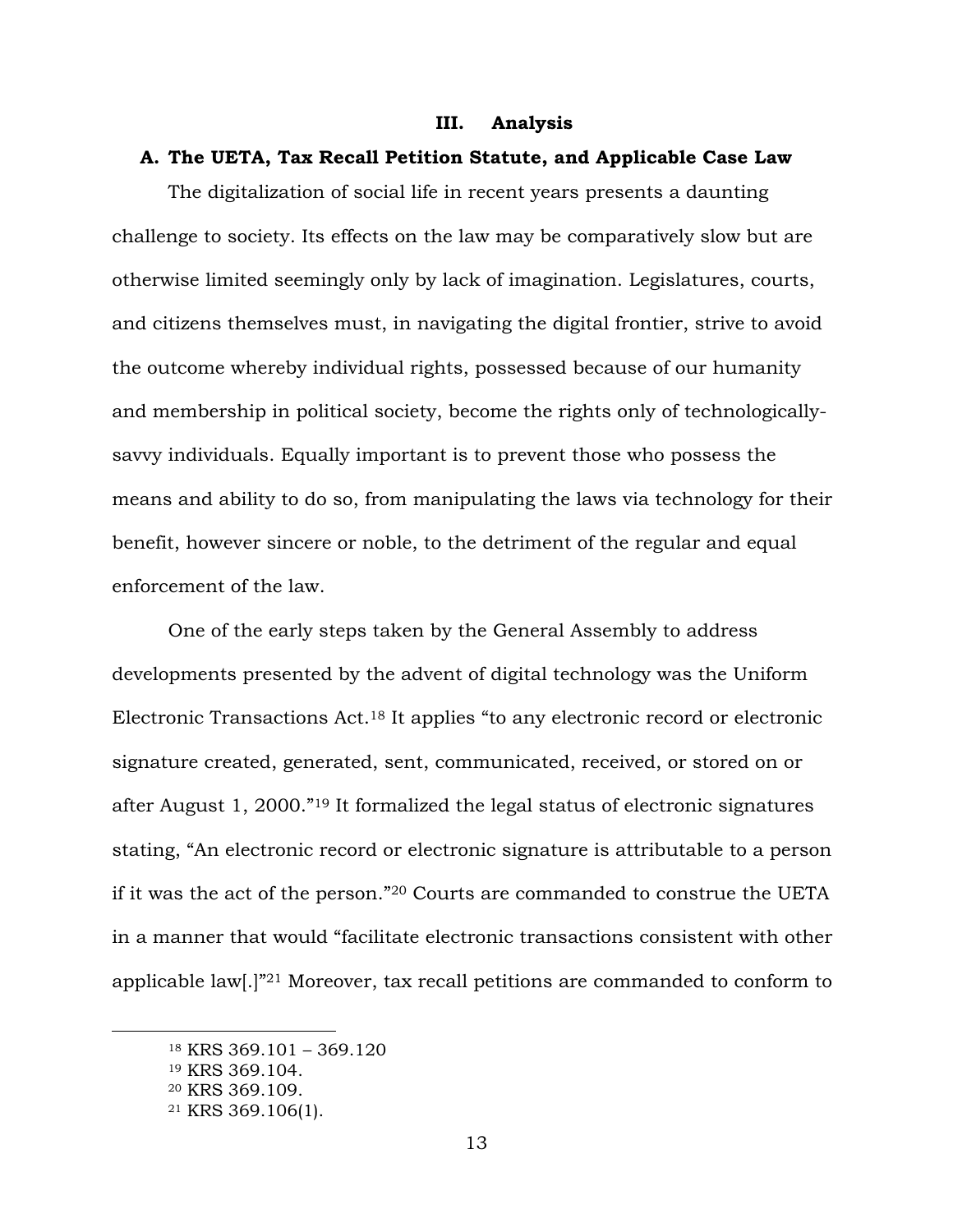the UETA.<sup>22</sup> Finally, if another applicable law requires a signature to be verified, "the requirement is satisfied if the electronic signature of the person authorized to perform those acts [verification], together with all other information required to be included by other applicable law, is attached to or logically associated with the signature of record."<sup>23</sup> Tax recall petition signatures are unquestionably required to be verified to ensure they belong to "registered and qualified voters residing in the affected jurisdiction  $\dots$ ."<sup>24</sup> As such, the electronic signatures were required to be accompanied by the statutorily required information found in KRS 132.017(2)(d)(5), to wit: printed name, street address, social security number or birth date, and the name and number of the voting precinct the signatory resides in.

Significantly, KRS 369.109(1) also provides the following:

The act of the person may be shown in any manner, including a showing of the efficacy of any security procedure applied to determine the person to which the electronic record or electronic signature was attributable.<sup>25</sup>

## KRS 369.102 defines "security procedure" as

a procedure employed for the purpose of verifying that an electronic signature, record, or performance is that of a specific person or for detecting changes or errors in the information in an electronic record. The term includes a procedure that requires the use of algorithms or other codes, identifying words or numbers, encryption or callback or other acknowledgment procedures.<sup>26</sup>

<sup>22</sup> KRS 132.017(2)(d)(4).

<sup>23</sup> KRS 369.111.

<sup>24</sup> KRS 132.017(2)(d)(6)(a).

<sup>25</sup> KRS 369.109(1).

<sup>26</sup> KRS 369.102(14).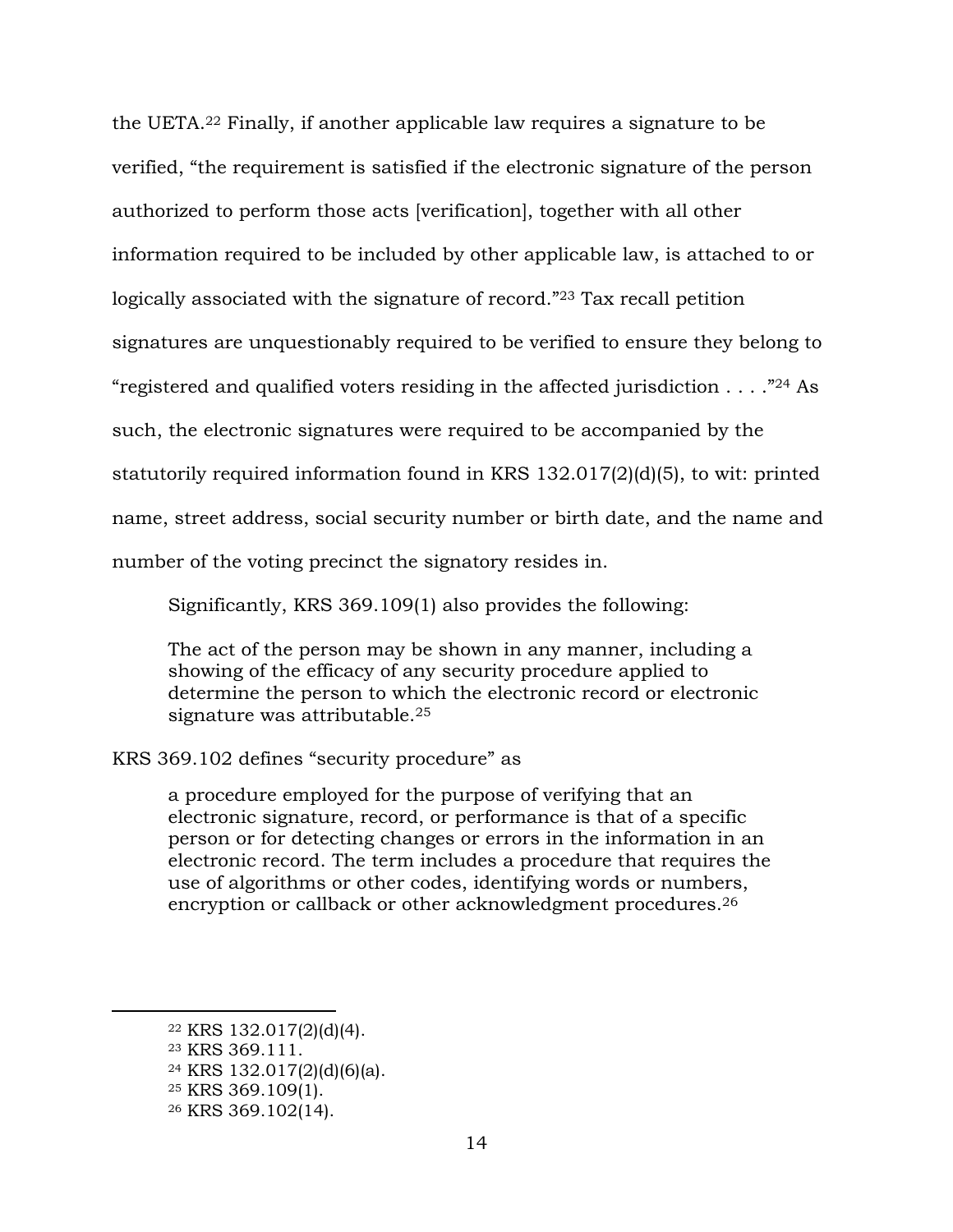The commentary to this provision of the UETA makes clear the importance of security procedures in establishing attribution of an electronic signature:

The inclusion of the specific reference to security procedures as a means of proving attribution is salutary because of the unique importance of security procedures in the electronic environment. In certain processes, a technical and technological security procedure may be the best way to convince a trier of fact that a particular electronic record or signature was that of a particular person. In certain circumstances, the use of a security procedure to establish that the record and related signature came from the person's business might be necessary to overcome a claim that a hacker intervened. The reference to security procedure is not intended to suggest that other forms of proof of attribution should be accorded less persuasive effect. It is also important to recall that the particular strength of a given procedure does not affect the procedure's status as a security procedure, but only affects the weight to be accorded the evidence of the security procedure as tending to establish attribution.<sup>27</sup>

In other words, the use of a security procedure in executing an electronic signature is important because it helps convince a trier of fact that the person signing an electronic document is who they say they are. While KRS 369.109 does not require that a security procedure be used in order for attribution to be established, the specific reference to a security procedure is meaningful.

We address as a matter of first impression what the UETA's requirement that an "electronic signature is attributable to a person if it was the act of the person[,]" means in conjunction with KRS 132.017. But we are convinced "the statute is sufficiently explicit and unambiguous to require its literal

<sup>&</sup>lt;sup>27</sup> Uniform Electronic Transaction Act § 9(a) cmt. at 4 (Nat. Conf. of Comm'rs of Unif. State Laws 1999).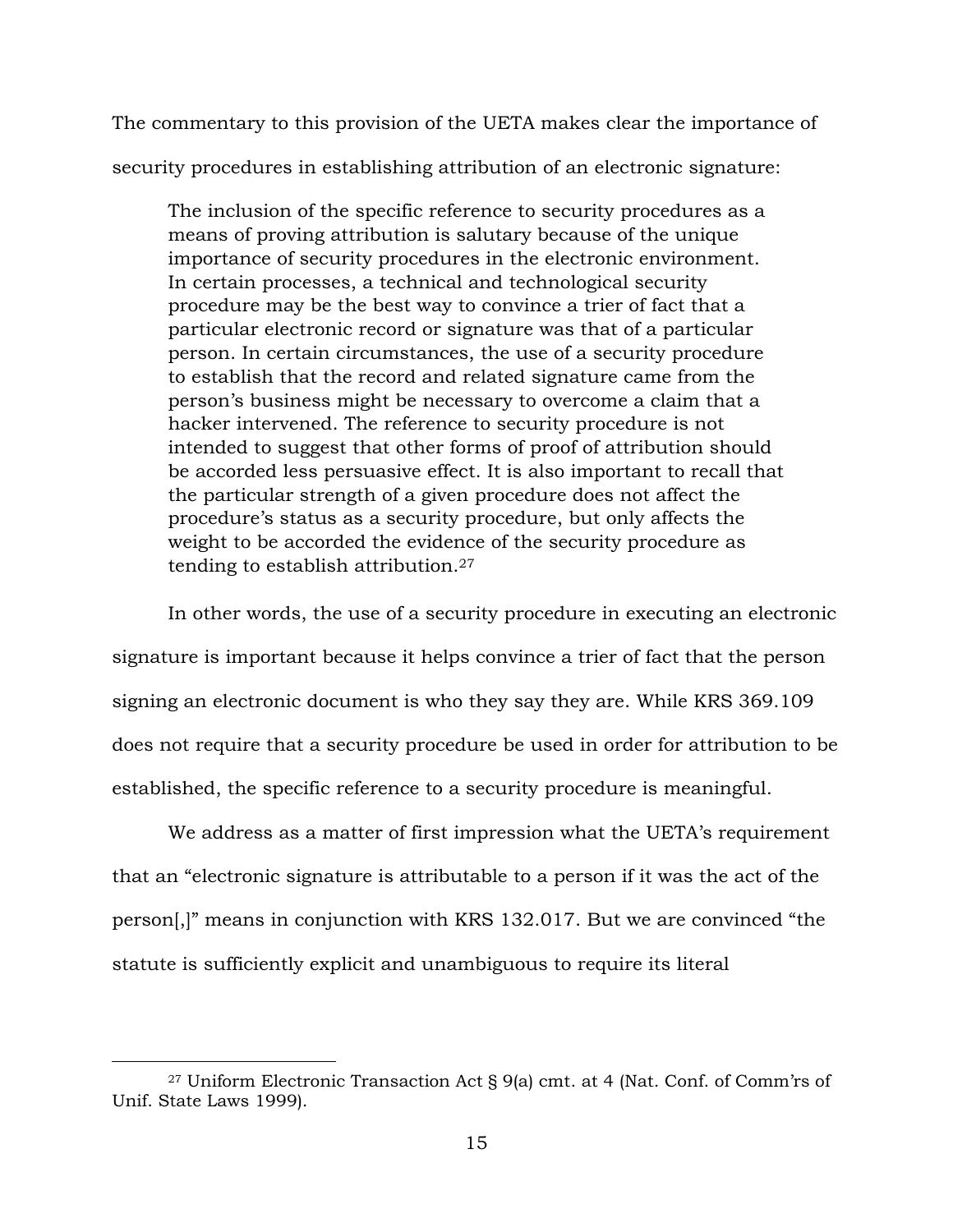application."<sup>28</sup> An electronic signature is not legally valid when it is not made by the action of the person the signature purports to represent. This must be read in tandem with KRS 132.017(f) which requires county clerks to verify and certify signatures. But electronic signatures are readily subject to fraud, and it is common enough for websites such as retailers, social media, or governments, to ensure a user interacting with their website, making a purchase, or giving an electronic signature is in fact a human who is who he says he is. Here, however, there was no such security measure at all.

There was no requirement that each person electronically signing the petition respond to a callback or acknowledgement email or text message and there was no proof that any other verification procedure was used. Instead, a person signing the electronic petition need only type a name and address, social security number or birth month, and the name and number of their voting precinct. In an electronic environment where generic information such as this is discoverable, such information, alone, is insufficient to establish attribution. Based on the proof, there is simply no way to determine the electronic signatures are attributable to the person they purport to be.

The absence of proof that any security procedure was employed in the process of executing electronic signatures on the recall petition rendered each electronic petition signature invalid under KRS 369.109(1). Because the petition relied on electronic signatures to achieve the threshold number of signatures to place the tax levy before the voters, this reason alone is enough to

<sup>28</sup> *Barnard v. Stone*, 933 S.W.2d 394, 396 (Ky. 1996).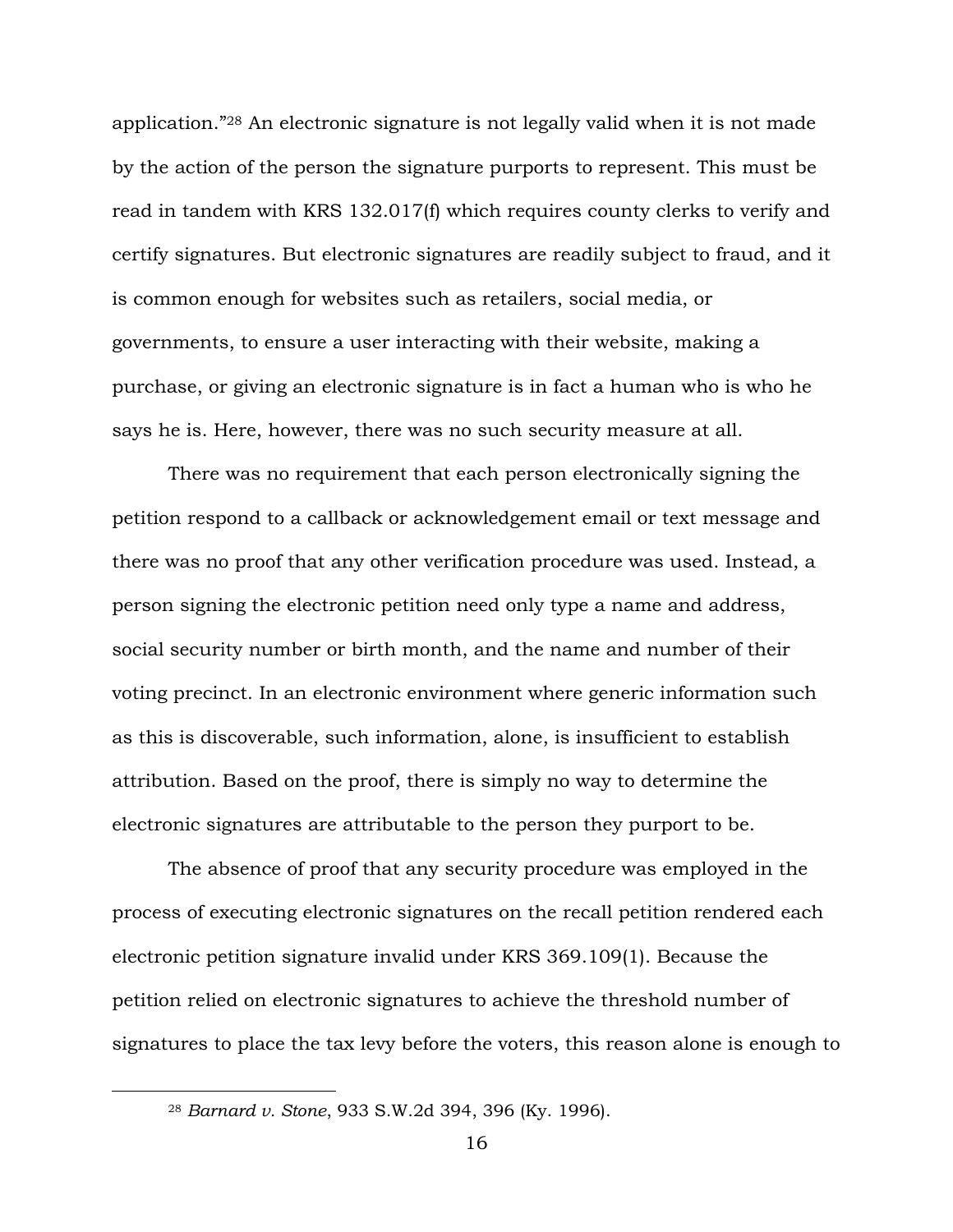declare the petition insufficient as a matter of law. Therefore, the tax levy should not have been certified to be placed before the voters for approval.

## **B. Notice of the Tax Levy was Sufficient**

The second issue in this case is the Circuit Court's dismissal of the counterclaim against Appellees for failure to comply with statutory notice requirements. In general, strict compliance with statutory notice requirements is the standard and "where the statute required notice of the steps in proceedings for a tax levy, the publication was jurisdictional."<sup>29</sup> The notice requirements of KRS 160.470(7)(b) are *in pari materia* with KRS 132.017.

When "a district board of education propos[es] to levy a general tax rate within the limits of subsection (1) of this section which exceed the compensating tax rate defined in KRS 132.010. . ." it is required to hold a hearing and give notice.<sup>30</sup> The notice must be formatted a particular way, published in the newspaper of widest circulation in the county,  $31$  and contain several pieces of information, *inter alia*, the general tax rate and revenue of the preceding year;<sup>32</sup> the general tax rate and expected revenue of the current year;<sup>33</sup> the compensating general tax rate and expected revenue;<sup>34</sup> and expected revenue from new property and personal property.<sup>35</sup> The Appellants

<sup>29</sup> *Turrell v. Bd. of Ed. of Marshall Cnty.*, 441 S.W.2d 767, 769 (Ky. 1969).

<sup>30</sup> KRS 160.470(7)(a).

<sup>31</sup> KRS 160.470(7)(b).

<sup>32</sup> KRS 160.470(7)(b)(1).

<sup>33</sup> KRS 160.470(7)(b)(2).

<sup>34</sup> KRS 160.470(7)(b)(3).

<sup>35</sup> KRS 160.470(7)(b)(4).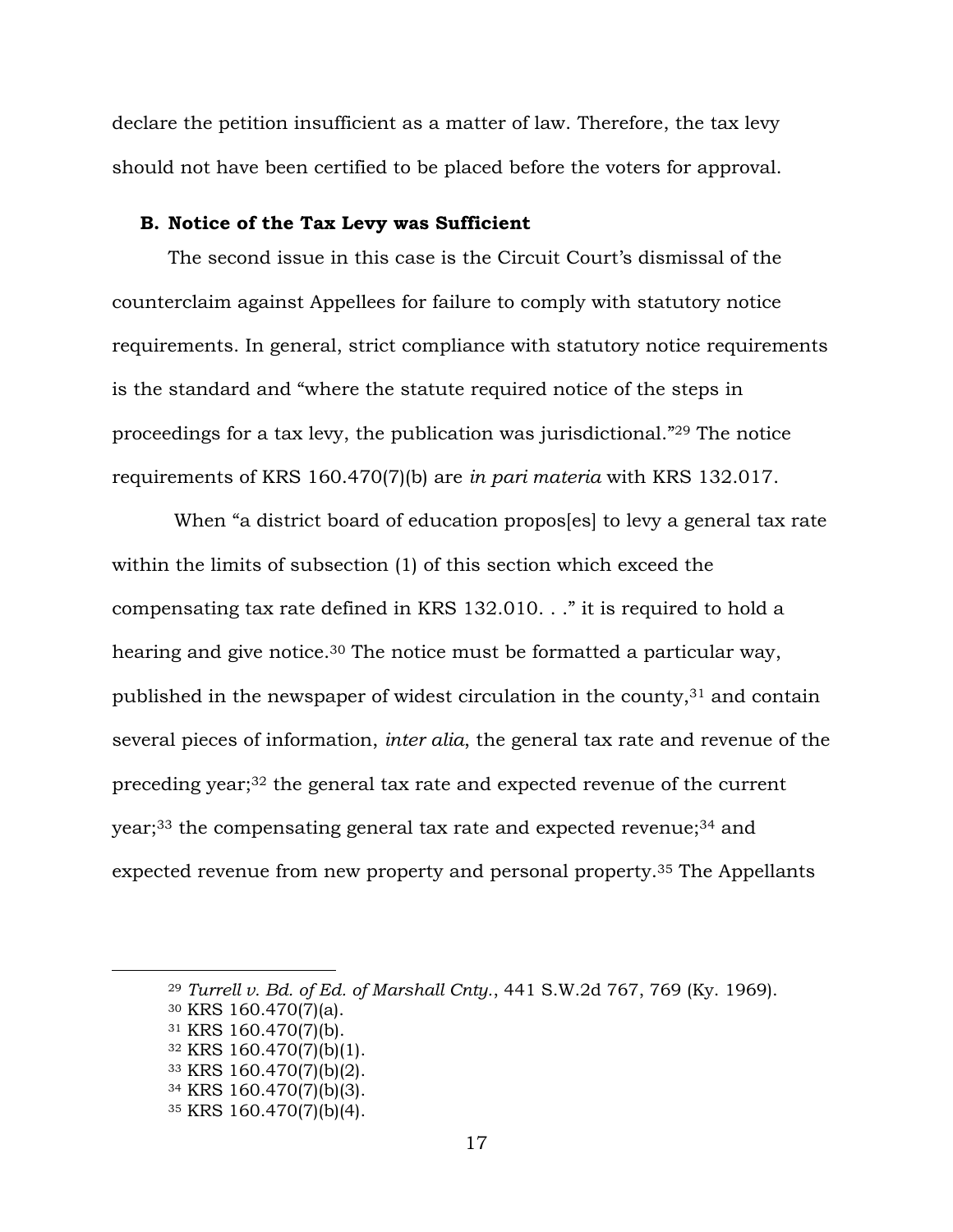have argued KRS 133.185<sup>36</sup> is also applicable. That statute, however, is of general applicability whereas KRS 160.470 is specific to district school boards and how they may levy taxes; the specific controls.<sup>37</sup>

The trial court concluded strict compliance with the statutes was impossible because KRS 132.017(2)(a)(2) imposes a 50-day period from the time a tax is passed to when it becomes effective in order that a tax recall initiative may have adequate time to be organized and effected.<sup>38</sup> Additionally, if a tax recall is successful in its petition requirements, an election on the tax increase is to be held on the "next regular election<sup>[1]</sup><sup>39</sup> In this case, that was November 3, 2020. Although our statutory analysis differs from the circuit court's, we reach a similar conclusion that between KRS 160.470(7)(b) and KRS 132.017, an impossible condition is imposed precluding application of some notice requirements.

The Appellants admit in their own briefing that the JCBE's notices in May of 2020 could not contain some of the statutorily mandated information under KRS 160.470(7)(b) because it simply was not available at that time. They admit the current year assessment had not been completed and that the Jefferson County PVA would not even begin its inspection period for another

<sup>36</sup> "Except as provided in KRS 132.487, no tax rate for any taxing district imposing a levy upon the county assessment shall be determined before the assessment is certified by the Department of Revenue to the county clerk as provided in KRS 133.180."

<sup>37</sup> *Abel v. Austin*, 411 S.W.3d 728, 738 (Ky. 2013). The trial court found KRS 133.185 to be applicable and then considered whether the JCBE was in substantial compliance with it, alongside KRS 132.017. That was incorrect per our analysis.

<sup>38</sup> KRS 132.017(2)(b).

<sup>39</sup> KRS 132.017(3)(a).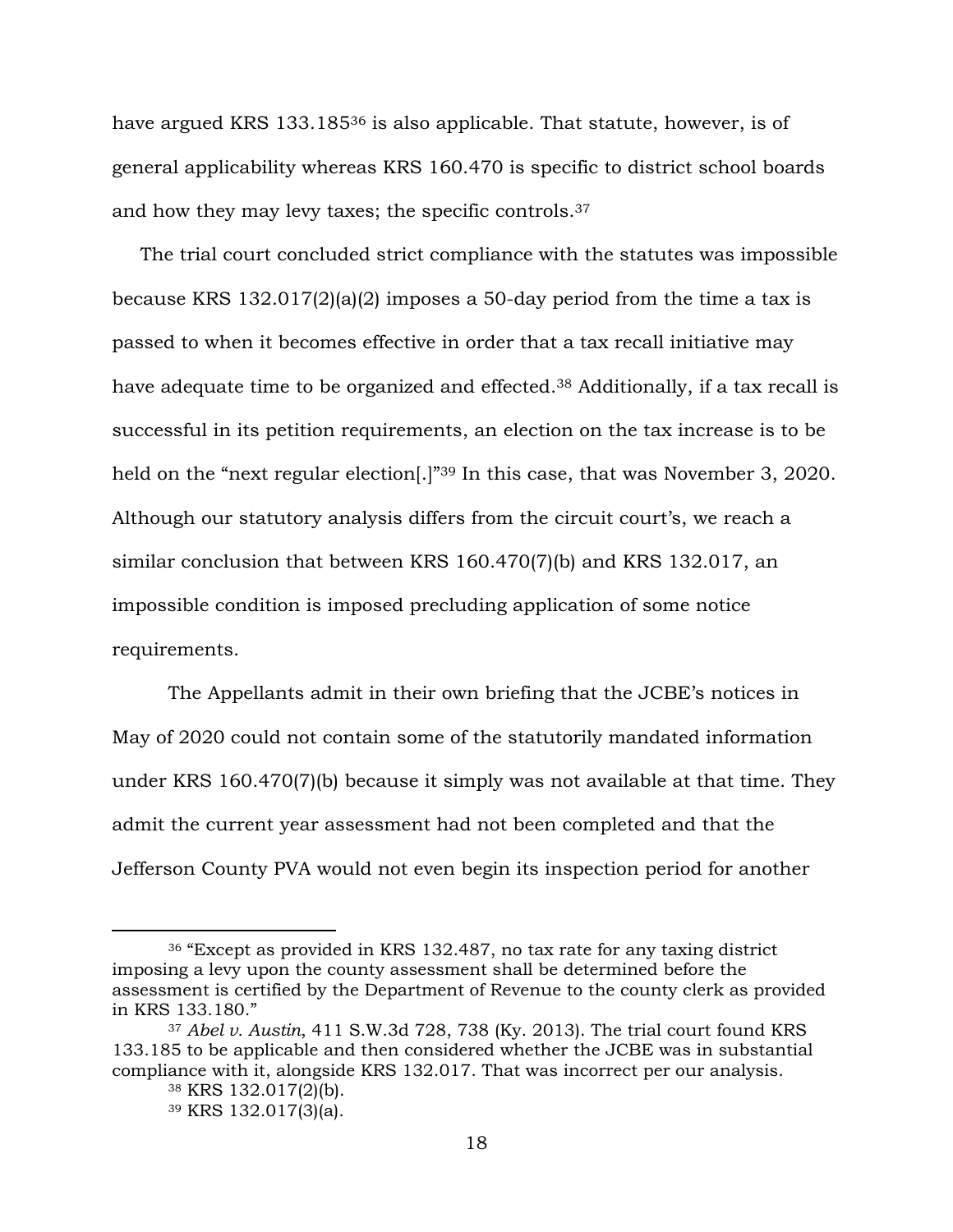four to five weeks. They admit personal property tax returns were not due for another five to six weeks. And they admit the Department of Revenue would not certify the county assessment tax roll until August 25, 2020. Thus, from these facts we see the General Assembly has set out notice requirements for certain tax levy increases, as well as providing a statutory timeline and deadline to challenge such increases in time for the next subsequent regular election; yet, in order to ensure the latter condition, the JCBE was compelled to publish notices before certain information required to be published in them was even available. The Appellants believe that since this information was not available in May of 2020, the JCBE should have waited for availability. We do not agree.

KRS 132.017(3)(a) mandates "[i]f an election is necessary under the provisions of subsection (2) of this section, the local governmental entity *shall cause to be submitted to the voters of the district at the next regular election* the question as to whether the property tax rate shall be levied." (Emphasis added). The JCBE was forced to choose between complying with the deadlines to have the recall issue on the next regular election ballot pursuant to KRS 132.017(2)(a), (2)(b), and (3)(a) and complying with the notice requirements found in KRS 160.470(7)(b). The General Assembly has failed to account for the fact that the information necessary to comply with the latter is not always available in time to comply with the former, inadvertently creating a classic Hobson's choice—comply strictly with the notice requirements but then potentially be forced to wait years before a final determination on a tax increase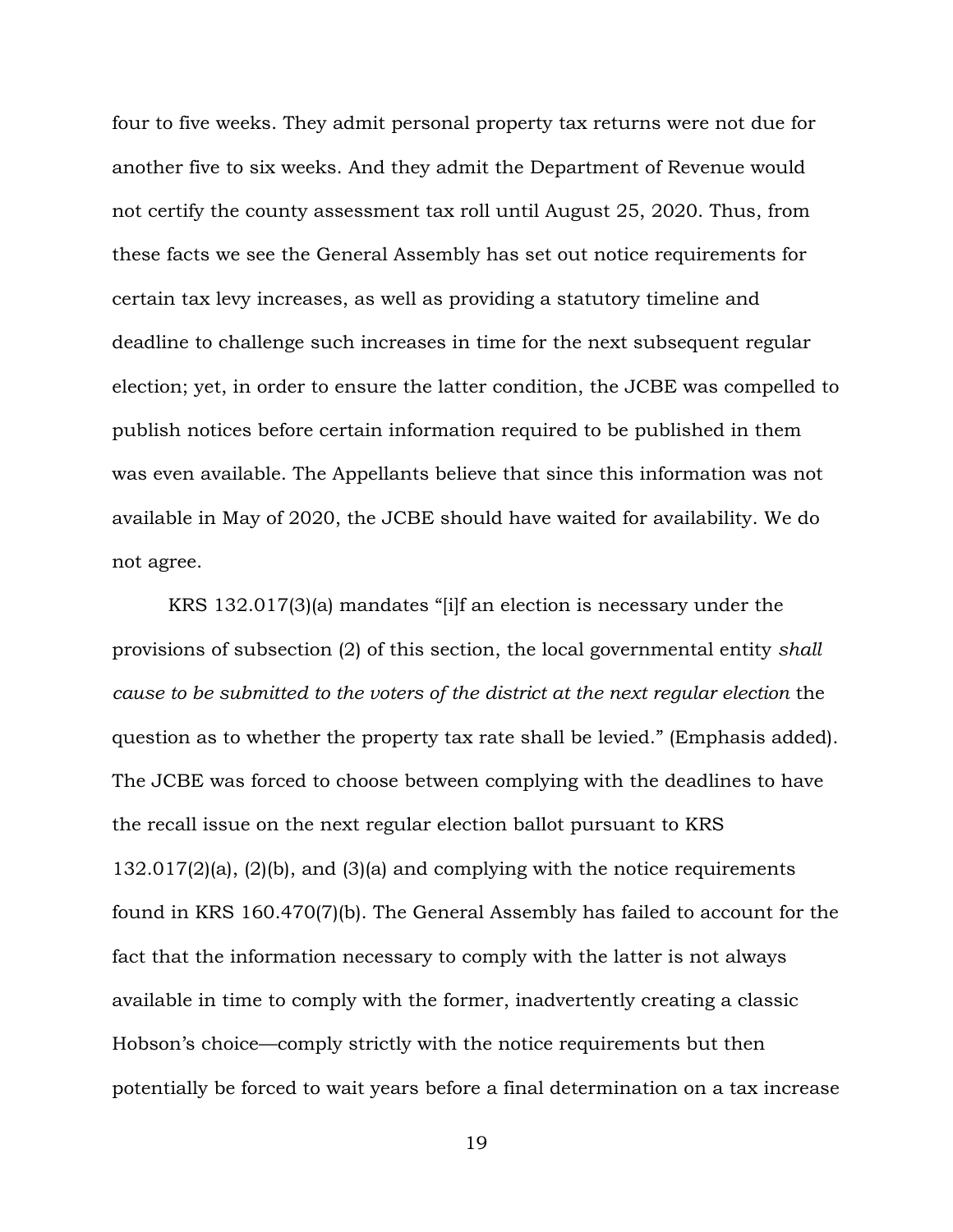is made by the voters. The negative effect this would have on budgeting is obvious and we cannot credit the assumption that the General Assembly would be aware of such a significant issue and just ignore it.

The next regular election was to be November 3, 2020, and the JCBE took those steps possible so the vote could be placed on that ballot if necessary. We do not believe the JCBE should be punished for failing to publish information that was unavailable in time for it to otherwise exercise its statutory rights under KRS 132.017. This application is all the more preferable when, as here, the defect in the notice requirements was not ultimately attributable to the Appellees and resulted in no substantive prejudice to the Appellants.

Because it was impossible for the JCBE to include the general tax rate of the previous year required by KRS 160.470(7)(b), the failure to include it is not fatally defective. The statutes simply do not provide for the circumstance of information required to be published in the notice being unavailable in time for a tax recall to proceed to a regular election ballot in the same year the tax is passed. Therefore, the JCBE's good faith effort to provide the latest available information but mistakenly identifying it as the rate from 2019 rather than 2018, cannot amount to a statutory violation. The circuit court's dismissal of the counterclaim is affirmed.

## **IV. Conclusion**

We are mindful that some might be concerned this decision would have the effect of preventing the people from exercising their right to vote. But that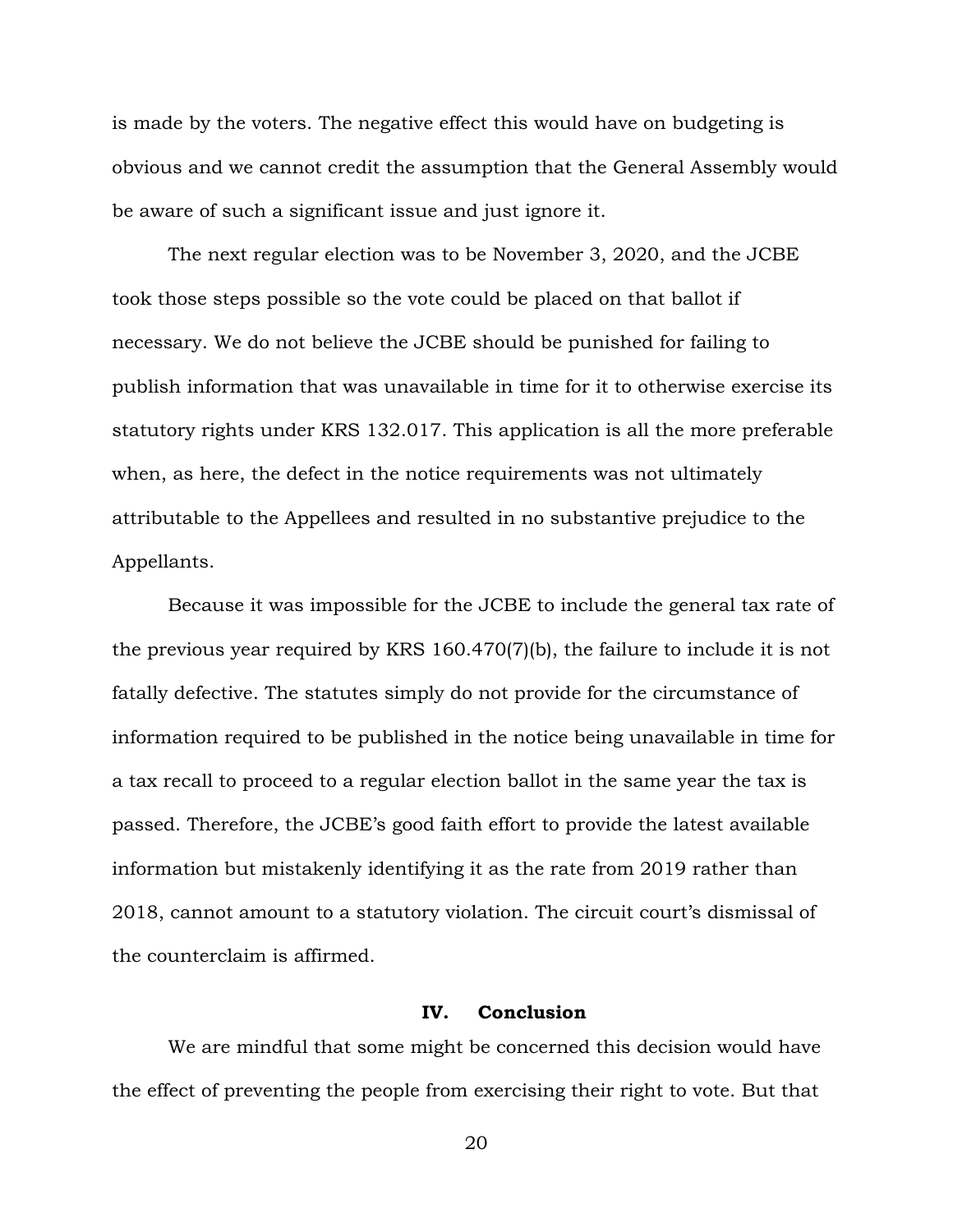right to vote has been granted by the General Assembly with strict conditions as to when it may be exercised. In cases such as this, the public's right to vote on a tax recall is rendered null by the inadequacy of the recall petition occasioned by the alterations and lack of required information. "That the people are denied a direct and immediate vote on this matter results not from what this court wishes or decrees, but from the restrictions enacted by the legislature and from somebody's failure to comply with those restrictions." 40

We hold the total absence of any security measures to ensure an electronic signature was in fact made by the purported signatory negates the petition. Secondly, due to factors not controllable by the JCBE, it was not possible for the JCBE to adhere to some of the notice requirements of KRS 160.470(7)(b) and remain consistent with KRS 132.017(3)(a)'s mandate that a tax recall vote be placed on the next regular election ballot. The Jefferson Circuit Court is affirmed.

All sitting. All concur.

<sup>40</sup> *Fiscal Ct. of Warren Co.*, 485 S.W.2d at 757 (Palmore, J., concurring).